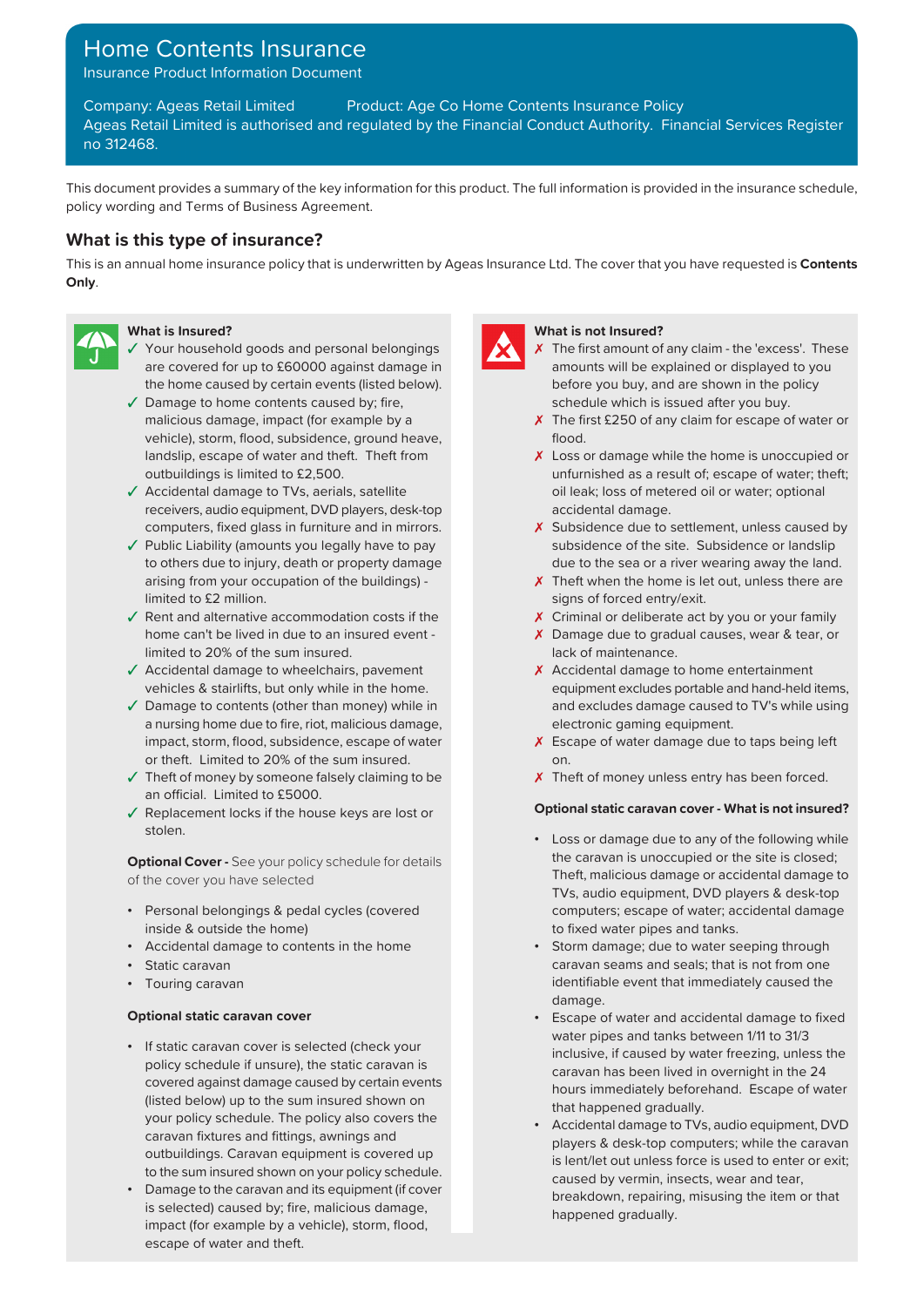- Accidental damage to TVs, audio equipment, DVD players and desk-top computers (only if caravan equipment is selected, and limited to £500 in total).
- Liability to third parties (amounts you legally have touring caravan cover what is not insured, below. to pay to others due to injury, death or property damage caused by an accident involving the caravan) - limited to £2 million.
- Accidental damage to fixed glass, ceramic hobs
- Accidental damage to fixed water pipes and tanks due to freezing, overheating or excessive water pressure.

• If touring caravan cover is selected (check your policy schedule if unsure), the policy covers the touring caravan, its fixtures, fittings and awnings up to the sum insured shown on your policy schedule.. Caravan equipment is covered up to the sum insured shown on your policy schedule. The policy also covers liability to third parties (amounts you legally have to pay to others due to injury, death or property damage caused by an accident involving the caravan) - limited to £2 million. • Theft unless fitted with a working hitchlock or million

- Theft while lent/let out unless force is used to enter or exit.
- Damage caused by domestic animals.

In addition to the above, see also Optional static and

# **Optional touring caravan cover - What is not insured?**

- Accidental daniage to lixed glass, ceranic hobs Theft from the caravan while unattended, unless and sanitary ware. securely locked.
	- Damage caused by chewing, scratching, tearing or fouling by domestic animals.
	- Damage to tyres by punctures, cuts or bursts.
- **Optional touring caravan cover Loss of or damage to the caravan while lent or let** out.

In addition to the above, see also Optional static and touring caravan cover - what is not insured, below.

# **Optional static and touring caravan cover - What is not insured?**

- The first amount of any claim the 'excess'. These amounts will be explained or displayed to you before you buy, and are shown in the policy schedule which is issued after you buy.
- wheelclamp.
- Third party liability; to you, your family and employees; arising while being towed; related to employment or profession of a family member.
- Loss or damage resulting from criminal or deliberate acts by you or your family.
- Loss or damage due to wear and tear or lack of maintenance.



## **Are there any restrictions on cover?**

The policy will make a 50% contribution for undamaged items that are part of a pair, set or suite that has been damaged.



### **Where am I covered?**

- You are covered in the UK, Channel Islands and the Isle of Man.
- ✓ If you choose to insure personal belongings, these will be covered both inside and outside of your home, and worldwide.
- ✓ If you choose to include cover for a touring caravan, this will be covered for up to 60 days in the European Union.



### **What are my obligations?**

- You must provide us with honest, accurate and complete information, and inform us without delay of any changes in your situation. In the event of a claim, you must notify us as soon as possible.
- You'll need to let your insurer negotiate, defend or settle any claims on your behalf. You'll also need to let them take legal action in your name to get back any payment they've made under this policy.
- It's really important that you're honest with us and your insurer when you're buying a policy or making a claim. Providing wrong or misleading information that you know could either help you gain financially, or us suffer a financial loss, is fraud and pushes up the cost of insurance for all customers.
- In some cases, the insurer may apply an endorsement to the policy, setting out, for example, security requirements. It's really important that you follow any terms set out in endorsements, as if you don't, you may not be covered in the event of a claim. If any endorsements apply to you, these will be explained to you (or displayed on-line) before you buy, and will also be shown on the policy schedule that you will receive after you buy.



### **When and how do I pay?**

- Annually by credit/debit card, cheque, or postal order, or;
- Monthly by Direct Debit